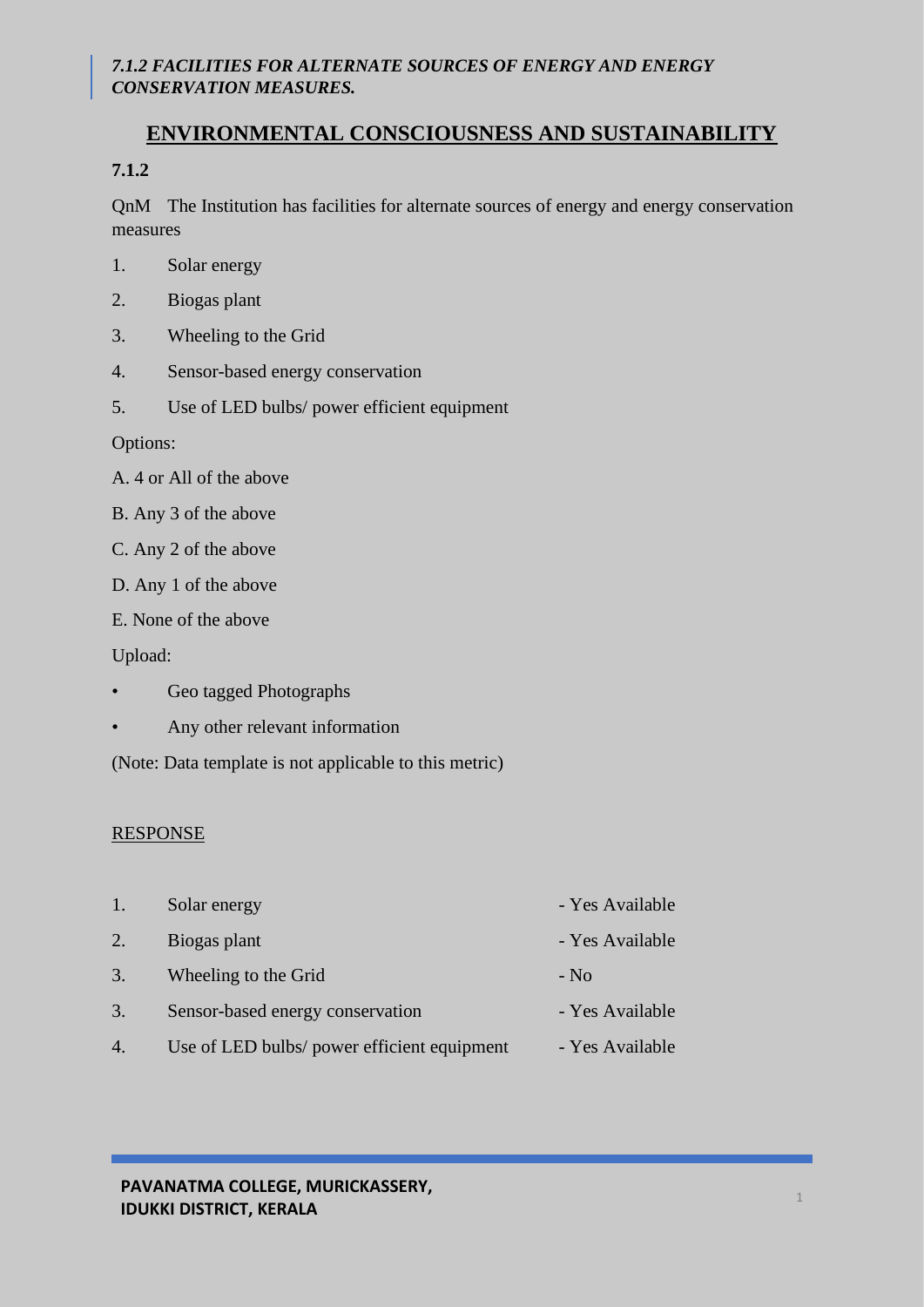## **FACILITIES FOR ALTERNATE SOURCES OF ENERGY AND ENERGY CONSERVATION MEASURES IN THE CAMPUS**

SOLAR ENERGY

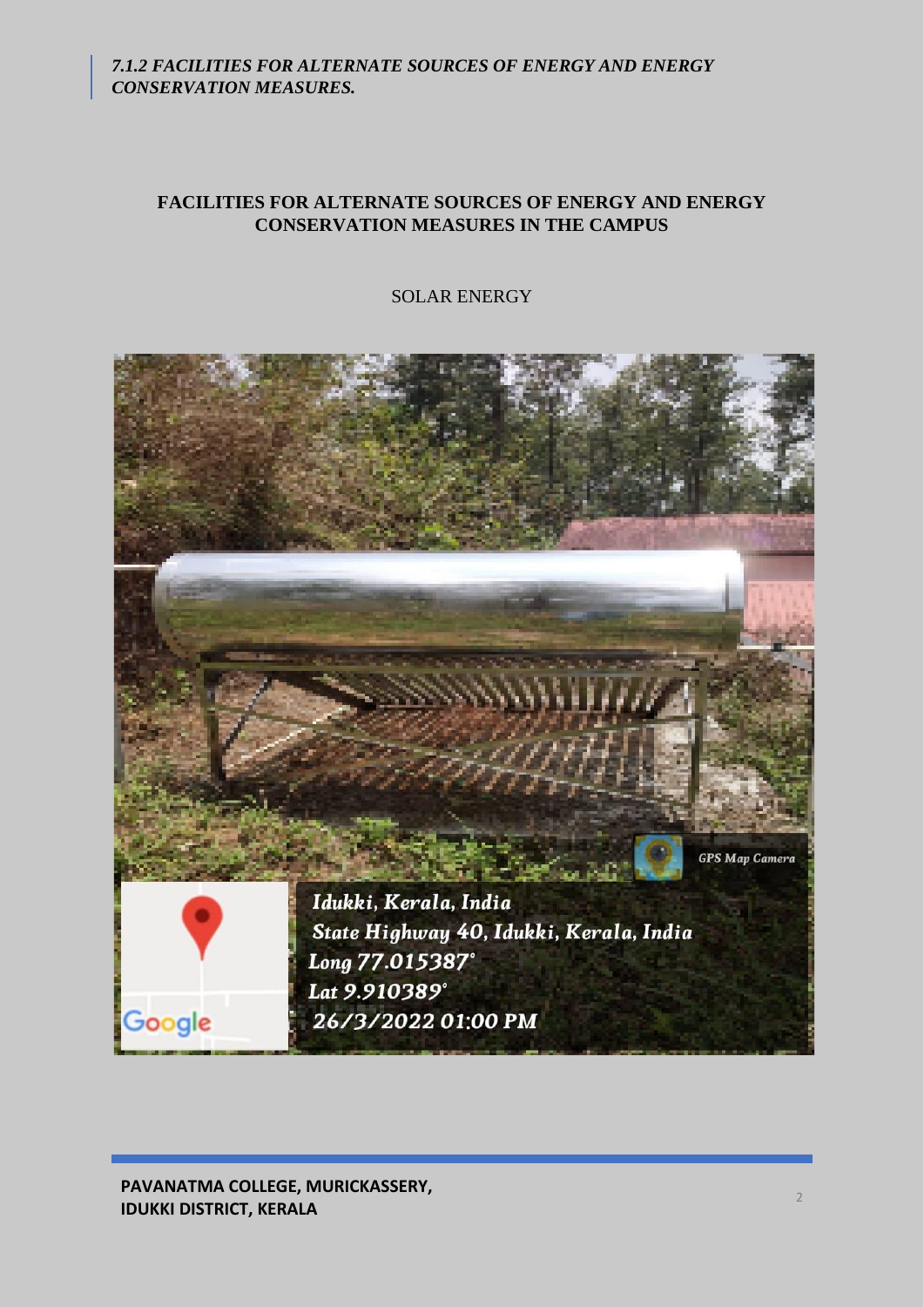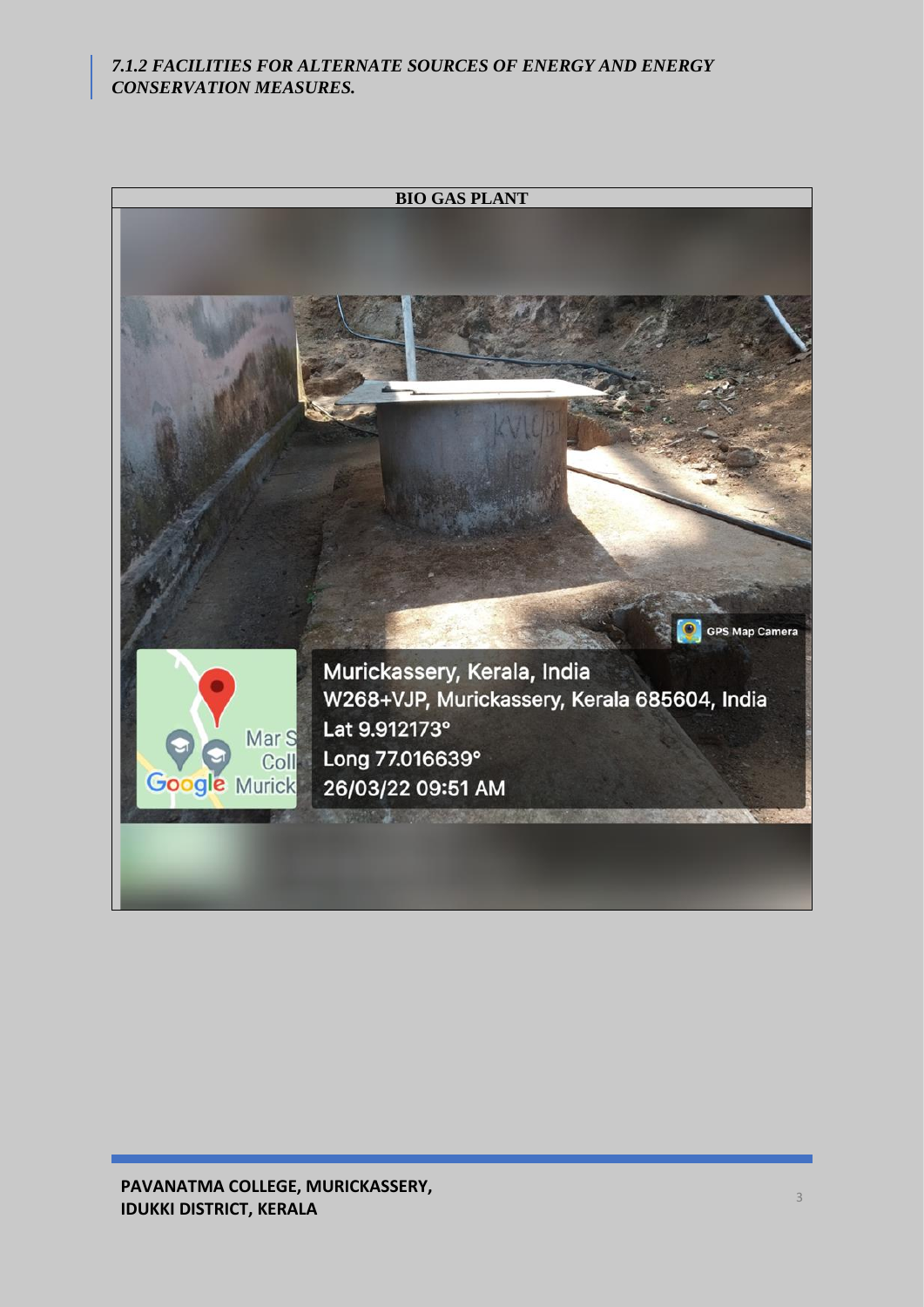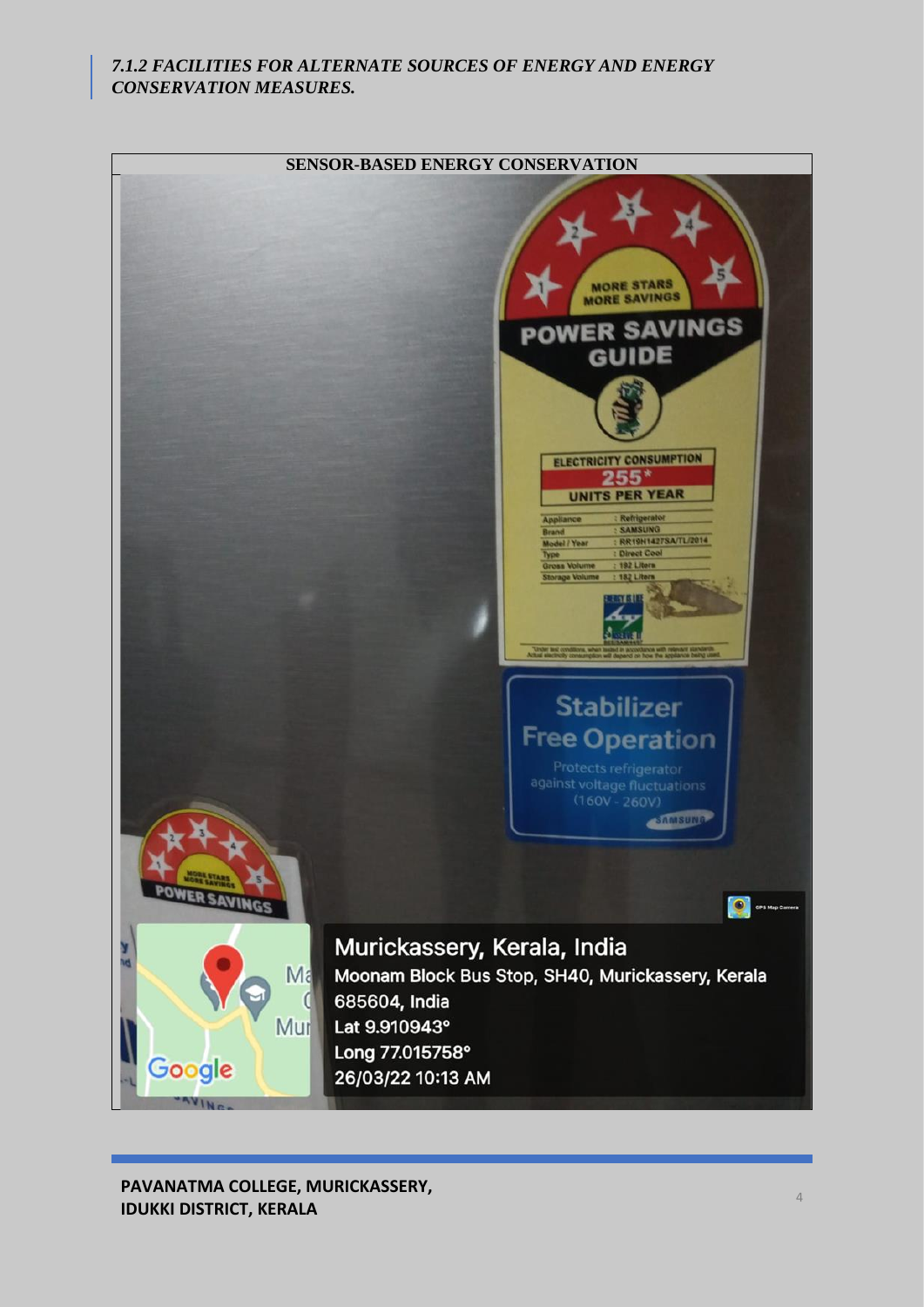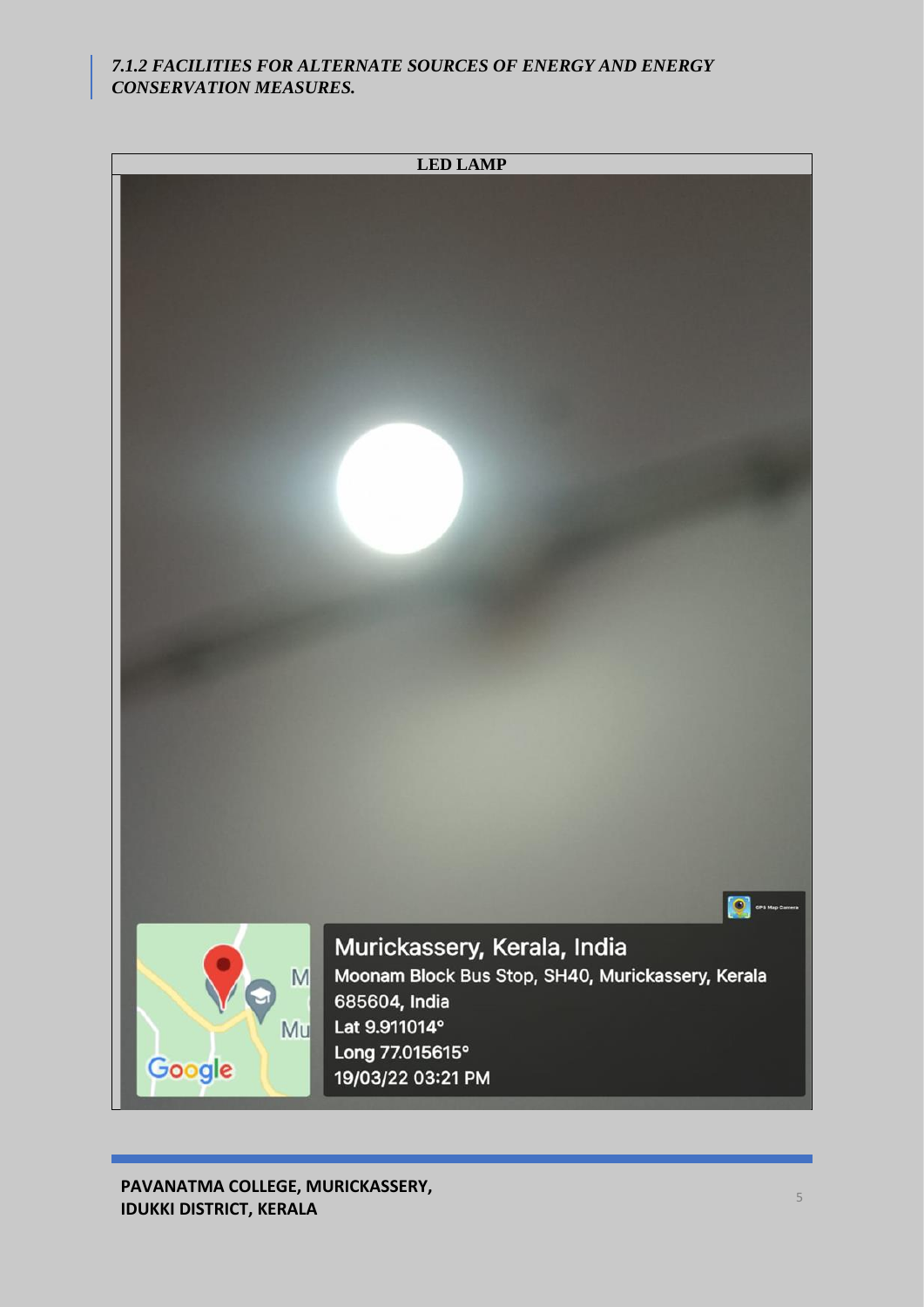